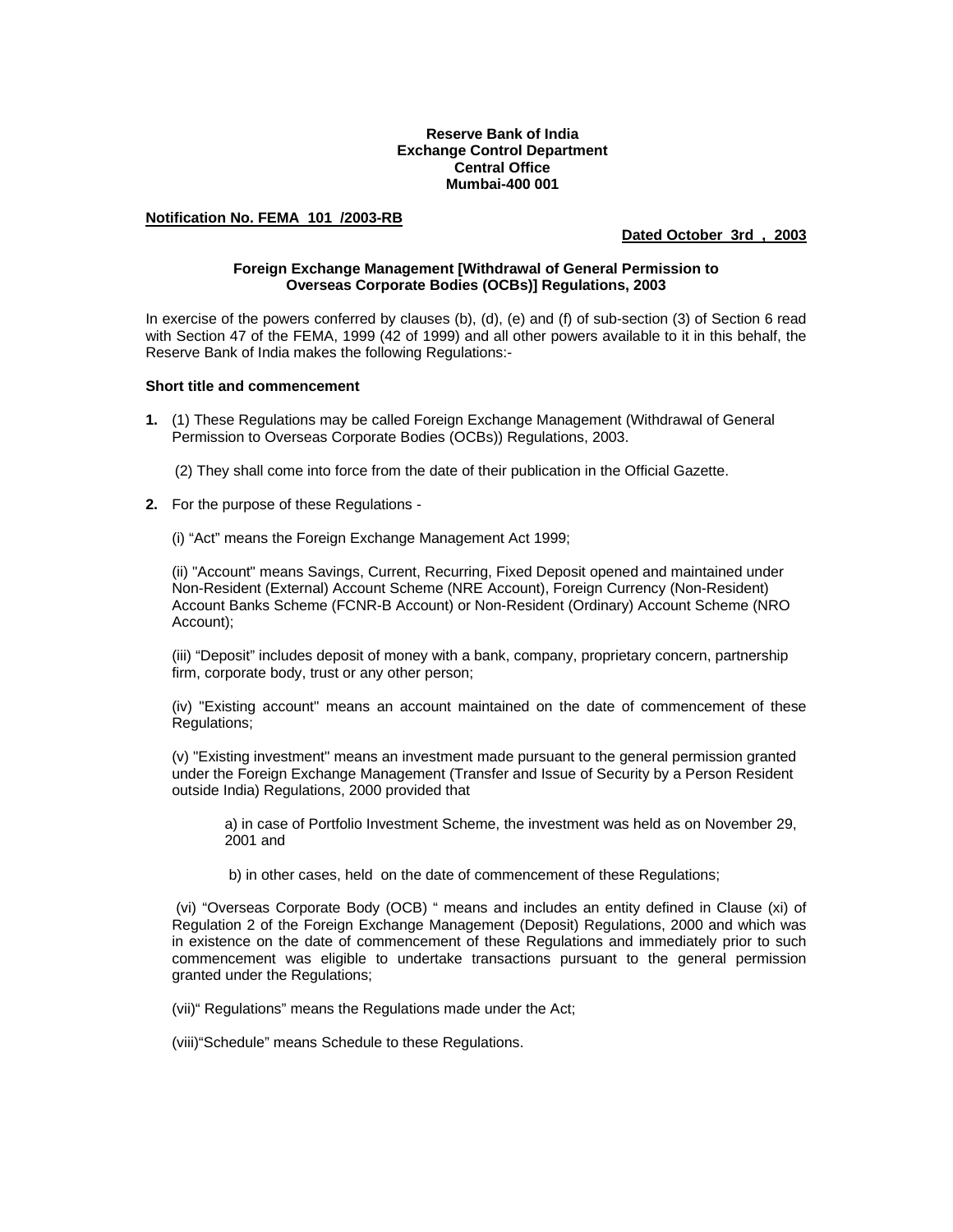#### **Object and construction of these Regulations**

**3**. These Regulations seek to withdraw the general permission to Overseas Corporate Bodies (OCBs) to undertake transactions in terms of such permission granted under the Regulations and shall be construed accordingly.

# **Overriding effect**

**4**. Notwithstanding anything contained in any other Regulations, these Regulations shall prevail.

### **Withdrawal of general permission and unwinding of investments and transactions**

**5.** On the commencement of these Regulations -

(1) a) no fresh account by whatever name called shall be opened or maintained in the name of an OCB.

b) the Regulations specified in column 1 of the Schedule shall be amended as mentioned in Column 2.

c) an existing NRE (Saving and Current) Account held or maintained in the name of an OCB shall be closed and balances repatriated forthwith;

d) an existing NRO (Saving) Account held or maintained in the name of an OCB shall be closed and balances transferred to non-interest bearing NRO (Current) Account. The disposal of balances in such NRO (Current) account shall require specific approval of the Reserve Bank except in the following cases:

i) all local payments in rupees;

ii) remittance outside India of current income in India of the account holder net of applicable taxes;

e) an existing NRE (Recurring/Fixed Deposit) Account or FCNR (B) Account held in the name of an OCB, may be continued till original maturity and on maturity the proceeds shall be repatriated forthwith;

f) an existing NRO (Recurring/Fixed) Account held or maintained in the name of an OCB may be continued till original maturity and on maturity the proceeds shall be credited to NRO (Current) Account;

g) no facility of any nature whatsoever shall be granted on the security of an account held in the name of an OCB;

h) any loan or other facility granted against the security of a Recurring/Fixed Deposit Account held in the name of an OCB, shall not be renewed and shall be closed by adjustment of the proceeds on maturity of the deposit;

(2) a) no investment in any security shall be made by an OCB;

b) an OCB may -

i) transfer an existing investment in the form of shares or convertible debentures held by it, by sale or gift to any non-resident Indian (NRI);

ii) dispose of the existing investment in the form of shares held by it, by sale at a rate not exceeding the prevailing market rate through a registered stock broker on a recognised stock exchange in India:

c) an OCB shall not be eligible to purchase equity or preference shares or convertible debentures offered on right basis by an Indian company, and no Indian company shall offer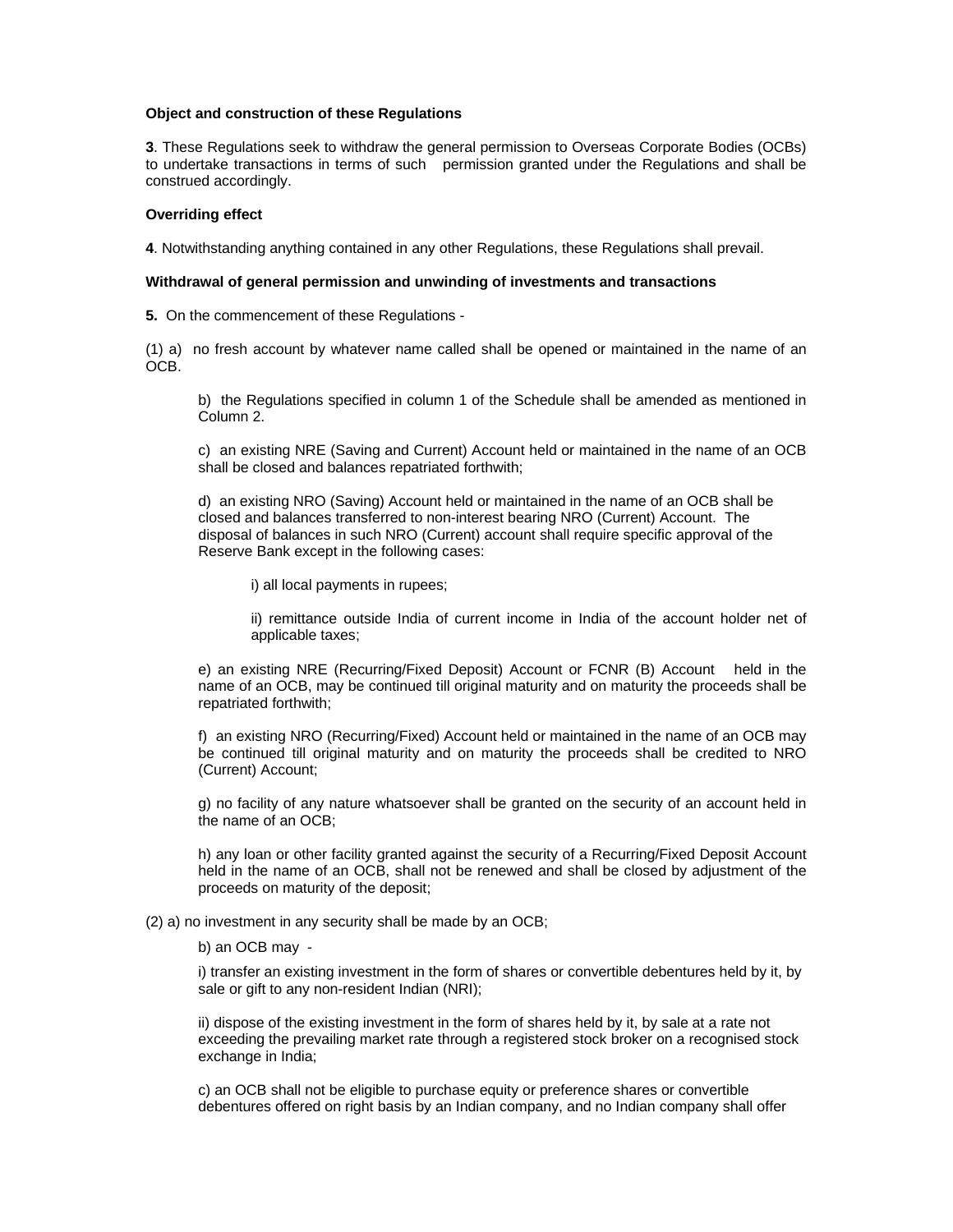equity or preference shares or convertible debentures on right basis to an OCB;

d) where any offer on right basis made to an OCB before the date of commencement of these Regulations, is existing on that date, the OCB may renounce it in favour of any person resident in India or a person resident outside India who is eligible to invest in a security of an Indian company under the Regulations ;

(3) a) no person resident in India shall borrow from, or lend to, an OCB either in foreign exchange or in Rupees;

 b) where any borrowing from or loan to an OCB, whether in foreign exchange or in Rupees made in accordance with the Regulations as applicable, is outstanding on the date of commencement of these Regulations, such borrowing or loan shall not be renewed on becoming due, and no interest thereon shall accrue after it falls due for repayment.

### **Permission to hedge certain transactions:-**

**6.** An OCB may enter into a forward contract with rupee as one of the currencies with an Authorised Dealer (AD) in India to hedge -

(i) the amount of dividend due to it on an existing investment in the form of shares of an Indian company;

(ii) the balances held in an existing Foreign Currency Non-Resident (FCNR) account or Nonresident External Rupee (NRE- Rupee) Term Deposit account;

(.iii) the amount of existing investment made under Portfolio Investment Scheme in accordance with the provisions of the Foreign Exchange Regulation Act, 1973 or under the notifications issued there under or made in accordance with the provisions of the Foreign Exchange Management (Transfer or issue of Security by a Person Resident outside India) Regulations, 2000, and in both cases subject to the terms and conditions specified in the proviso to paragraph 1 of Schedule II to The Foreign Exchange Management (Foreign Exchange Derivative Contracts) Regulations, 2000, as amended from time to time.

> **(Usha Thorat) Executive Director**